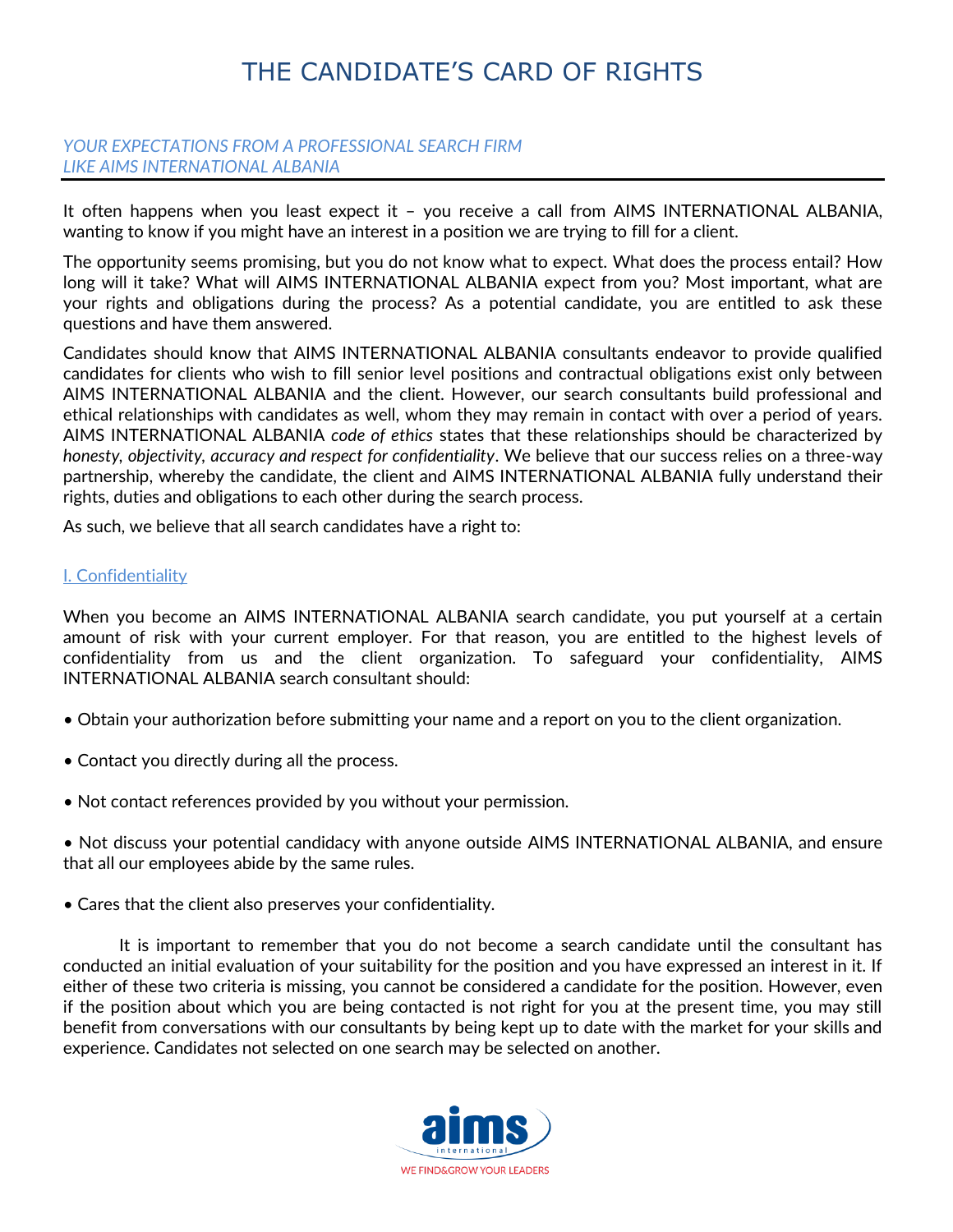# II. Full Disclosure

In order to make the right decision, you need to know as much as possible about the position and the client organization.

This ultimately requires full and open disclosure regarding:

- The nature and requirements of the position
- The compensation package
- Whether relocation is required
- Information regarding the client organization

Be aware, however, that during your first conversation, when you are still being evaluated as a potential candidate for the position, the search consultant is under no obligation to reveal confidential information about the position or the client. Only after you have been identified as a selected candidate should you expect the consultant to disclose more than the most basic information. Even then, there are times and cases when certain information about the client must remain confidential until the final stages of the process and be disclosed later.

### III. Timely Communication

The completion of a search assignment can often take a considerable time (from several weeks to months), with many steps between initial contact and the ultimate hiring of the successful candidate. Once you become an active candidate, we will communicate with you in a timely manner at each and every step of the process.

### IV. Feedback

Based on his or her understanding of the position and the client's needs, the consultant will give you an honest appraisal of where you seem to fit the opportunity and where you do not seem to fit. If at any point in the process the client decides not to proceed with your candidacy, the consultant will provide as complete an explanation of the client's decision as possible.

### V. Professional Treatment

Our consultants comply with all the employment laws that apply to the normal hiring process. In addition, they will also demonstrate a high level of professionalism with each and every candidate. Professional treatment means that the search consultant:

- Has a clear understanding of the position and the client's expectations for it
- Conducts an organized, well thought-out interview and assessment procedure
- Shows up on time and well-prepared for all appointments
- Demonstrates in-depth knowledge of the market and the client
- Answers all your questions in a honest and straightforward manner

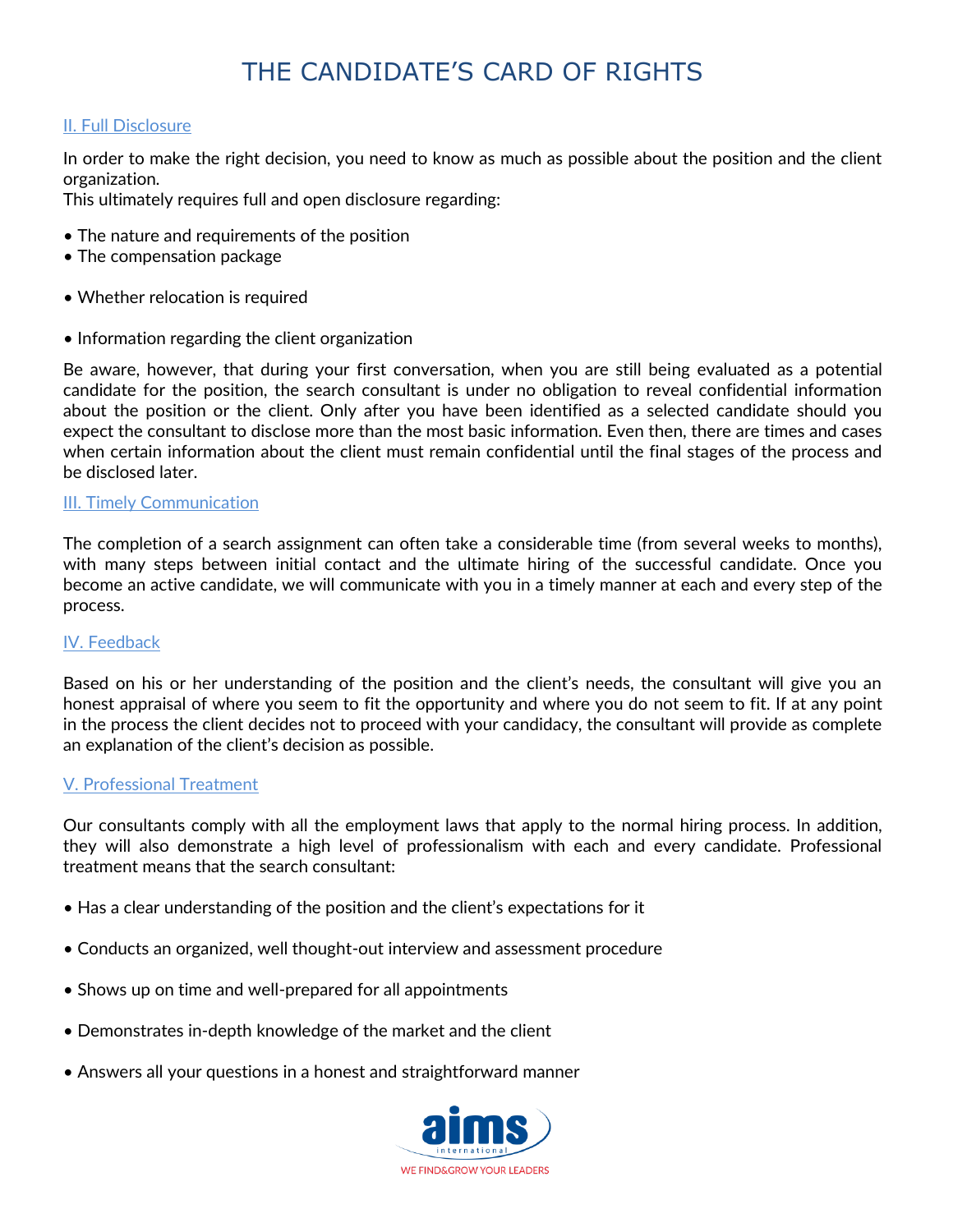## VI. Adequate Process Details

As a search candidate, you are entitled to know what to expect as the process unfolds. For example, what is the anticipated time frame for the first round of interviews? If you make the first step, what happens next? AIMS INTERNATIONAL ALBANIA consultants will willingly provide this kind of information. In particular, be prepared at any stage in the proceedings to ask:

- How long will this take?
- Who do I have to meet with before a decision is made?
- What time frame is the client working on?
- What is the next step?

# VII. Respect for Your Time and Position

The search consultant understands your current work position demands your full time and attention. When scheduling appointments and interviews, the search consultant and the client will demonstrate the utmost respect for your time, your position and your responsibilities to your existing employer.

# VIII. Consistency Between AIMS INTERNATIONAL ALBANIA and The Client

The search consultant and the client should always do their best to be on the same wavelength in terms of the information they present to you. Keep in mind, however, that while the search consultant represents the client organization, they do not have complete control over the client's communication with you during the process. If changes occur that contradict the information given to you by the consultant, you should ask for clarification.

### IX. A Trusting Relationship

If the search consultant conducts him or herself in a manner befitting these guiding principles, you should naturally develop an open and trusting relationship. Conversely, if for any reason, you do not feel you can trust the search consultant or the client, you would be well served to withdraw from the process. Keep in mind that our consultants strive for more than just filling the position for their client; they want to help you make the best decision for you, your family and your career.

### X. No Pressure

The best job placements happen when the search candidate has the time to make a measured and wellthought out decision. For this reason, the search consultant will never try to hurry your decision or put undue pressure on you to accept an offer. However, the consultant will keep you informed of any deadlines imposed by the client and the implications for not making a decision prior to the deadlines.